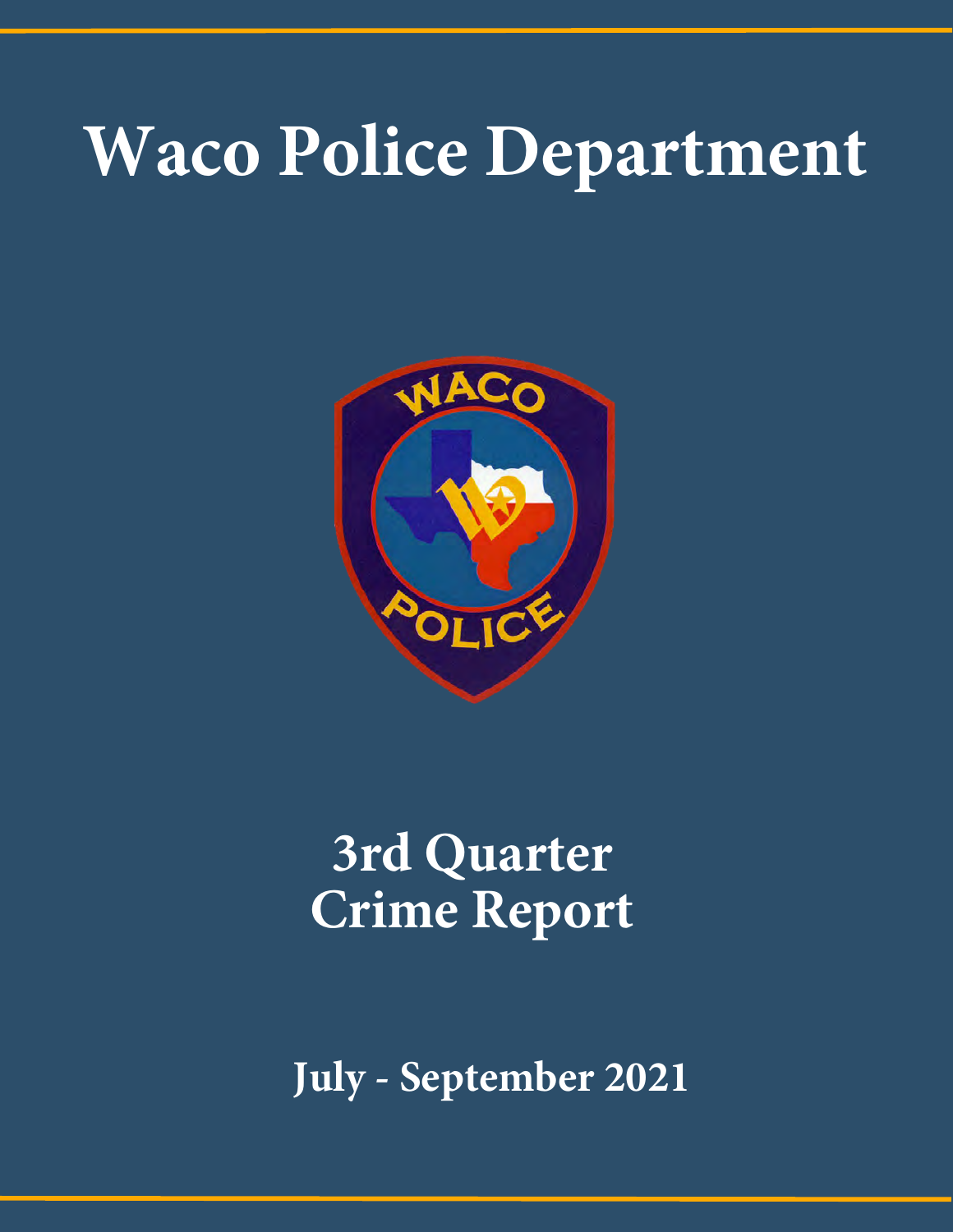# **Table of Contents**

| $\overline{2}$ | <b>Understanding Crime Reporting</b> |
|----------------|--------------------------------------|
| $\overline{3}$ | <b>2021 3rd Quarter Crime Report</b> |
| $\overline{4}$ | <b>2021 3rd Quarter Crime Rate</b>   |
| 5              | <b>Yearly Comparison</b>             |
| 6              | <b>Crimes Against Persons</b>        |
| 9              | <b>Crimes Against Property</b>       |
| 11             | <b>Crimes Against Society</b>        |
| 12             | <b>Quarterly Updates</b>             |

DISCLAIMER: This report provides a snapshot of the Waco Police Department's National Incident-Based Reporting System (NIBRS) that was queried from the Records Management System on October 15, 2021. The department's RMS is updated regularly due to ongoing investigations. Since this is a snapshot, data queried before or after this date could change and may vary from other reports.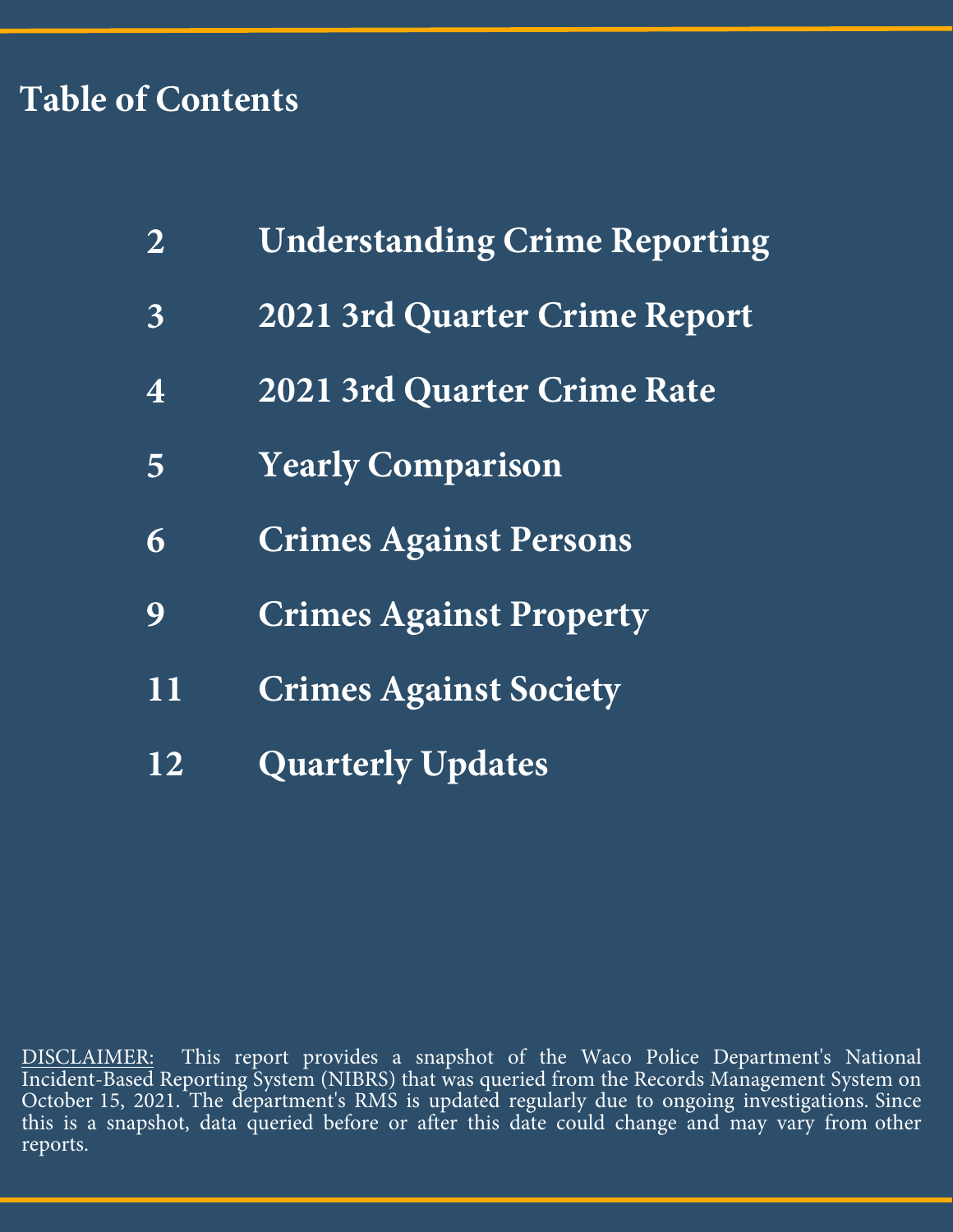### **Understanding Crime Reporting**

Since 2018, Waco has utilized the National Incident-Based Reporting System (NIBRS) methodology for crime reports. NIBRS compiles detailed reports on two types of crime offenses : Group A offenses and Group B offenses. The two groupings are based on the amount of reporting required for each. Both incidents and arrests are reported for Group A offenses. To learn more about the differences between Uniform Crime Reporting (UCR) methodology and NIBRS, please visit [https://www.fbi.gov/services/cjis/ucr/nibrs.](https://www.fbi.gov/services/cjis/ucr/nibrs)

The following criteria is used to determine whether a crime should be designated as a Group A offense:

- 1. The seriousness or significance of the offense.<br>2. The frequency or volume of its occurrence.
- The frequency or volume of its occurrence.
- 3. The prevalence of the offense nationwide.
- 4. The probability of the offense being brought to law enforcement's attention.<br>5. The likelihood that law enforcement is the best channel for collecting data re
- The likelihood that law enforcement is the best channel for collecting data regarding the offense.
- 6. The burden placed on law enforcement in collecting data on the offense.<br>7. The national statistical validity and usefulness of the collected data.
- The national statistical validity and usefulness of the collected data.
- 8. The national UCR program's responsibility to make crime data available not only to law enforcement but to others having a legitimate interest in it.

Group A offenses are categorized into one of the following categories: Crimes Against Persons, Crimes Against Property, and Crimes Against Society.

Crimes Against Persons - Scores one offense for each victim.

Crimes Against Property - Scores one offense for each distinct operation (except Motor Vehicle Theft, one offense is counted per stolen vehicle).

Crimes Against Society - Scores one offense for each violation.

#### **NIBRS Group A Offenses:**

- · Homicide Offenses
- · Sex Offenses, Forcible
- · Sex Offenses, Non-Forcible
- Robbery
- · Assault Offenses
- Burglary/Breaking and Entering
- Larceny/Theft Offenses
- . Motor Vehicle Theft
- · Arson
- Bribery
- Counterfeiting/Forgery
- Human Trafficking
- Destruction/Damage/Vandalism of Property
- Drug/Narcotic Offenses
- Embezzlement
- Extortion/Blackmail
- Fraud Offenses
- Gambling Offenses
- Kidnapping/Abduction
- Pornography/Obscene Material
- · Prostitution Offenses
- Stolen Property Offenses
- . Weapon Law Violations
- Animal Cruelty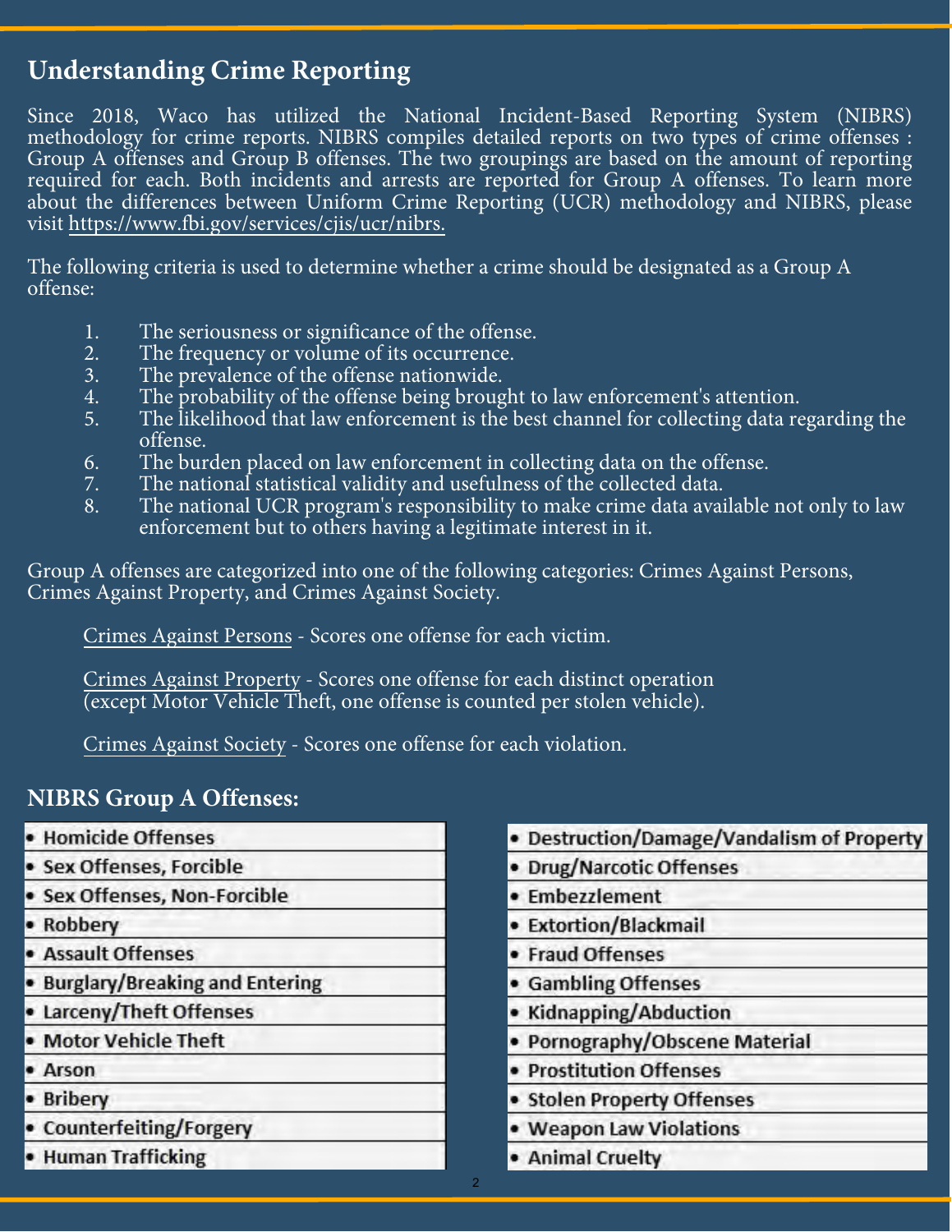## **2021 Third Quarter Crime Report**

In the third quarter of 2021, Group A offenses stayed equal compared to the third quarter of 2020. Crimes Against Persons increased 3.6%, Crimes Against Property decreased .4%, and Crimes Against Society increased 10.1%.

|                                                     |                                         | <b>Number of Offenses</b>                          |              |           | <b>Cumulative Comparison</b> |          |          |            |
|-----------------------------------------------------|-----------------------------------------|----------------------------------------------------|--------------|-----------|------------------------------|----------|----------|------------|
| <b>Type of Offense</b>                              |                                         |                                                    |              |           | <b>January - September</b>   |          |          |            |
|                                                     |                                         |                                                    | Jul - Sep    | Jul - Sep |                              |          |          |            |
|                                                     |                                         |                                                    | 2021<br>2020 | % Change  | 2021                         | 2020     | % Change |            |
|                                                     | $13A - C$                               | <b>Assault Offenses</b>                            | 734          | 704       | 4.3%                         | 2,112    | 2,100    | 0.6%       |
|                                                     | 13A                                     | <b>Aggravated Assault</b>                          | 143          | 191       | $-25.1%$                     | 464      | 495      | $-6.3%$    |
|                                                     | 13B                                     | <b>Simple Assault</b>                              | 542          | 476       | 13.9%                        | 1,510    | 1,478    | 2.2%       |
|                                                     | 13C                                     | <b>Intimidation</b>                                | 49           | 37        | 32.4%                        | 138      | 127      | 8.7%       |
|                                                     | 64 A-B                                  | <b>Human Trafficking</b>                           | 1            | 1         | 0.0%                         | 8        | 5        | 60.0%      |
|                                                     | 100                                     | Kidnapping/Abduction                               | 9            | 14        | $-35.7%$                     | 28       | 34       | $-17.6%$   |
| Crimes Against Persons (NIBRS - Group A)            |                                         | Murder & Nonnegligent Manslaughter &               | 7            | 6         | 16.7%                        | 15       | 14       | 7.1%       |
|                                                     | 09A-B                                   | <b>Negligent Manslaughter</b>                      |              |           |                              |          |          |            |
|                                                     | 09A                                     | Murder & Nonnegligent Manslaughter                 | 7            | 5         | 40.0%                        | 14       | 12       | 16.7%      |
|                                                     | 09B                                     | <b>Negligent Manslaughter</b>                      | $\bf{0}$     | 1         | $-100.0\%$                   | 1        | 2        | $-50.0%$   |
|                                                     | 11 A-D                                  | <b>Sex Offenses, Forcible</b>                      | 56           | 56        | 0.0%                         | 151      | 133      | 13.5%      |
|                                                     | <b>11A</b>                              | <b>Forcible Rape</b>                               | 30           | 26        | 15.4%                        | 77       | 76       | 1.3%       |
|                                                     | $11B-D$                                 | Other                                              | 26           | 30        | $-13.3%$                     | 74       | 57       | 29.8%      |
|                                                     | 36 A-B                                  | <b>Sex Offenses, Non-Forcible</b>                  | 5            | з         | 66.7%                        | 9        | 11       | $-18.2%$   |
|                                                     |                                         | <b>Crimes Against Persons Subtotal</b>             | 812          | 784       | 3.6%                         | 2,323    | 2,297    | 1.1%       |
|                                                     | 200                                     | <b>Arson</b>                                       | 1            | 8         | $-87.5%$                     | 7        | 17       | $-58.8%$   |
|                                                     | 510                                     | <b>Bribery</b>                                     | 0            | 0         |                              | 0        | 0        |            |
|                                                     | 220                                     | <b>Burglary/Breaking &amp; Entering</b>            | 184          | 238       | $-29.3%$                     | 508      | 630      | $-19.4%$   |
|                                                     |                                         | <b>Residence</b>                                   | 132          | 129       | 2.3%                         | 360      | 393      | -8.4%      |
|                                                     |                                         | <b>Business</b>                                    | 40           | 74        | $-45.9%$                     | 113      | 149      | $-24.2%$   |
|                                                     |                                         | Other                                              | 12           | 35        | $-65.7%$                     | 35       | 88       | $-60.2%$   |
|                                                     | 250                                     | <b>Counterfeiting/Forgery</b>                      | 56           | 43        | 30.2%                        | 134      | 145      | $-7.6%$    |
| s Against Property (NIBRS - Group A)                |                                         | <b>Destruction/Damage/Vandalism of Property</b>    |              |           |                              |          |          |            |
|                                                     | 290                                     | (excluding Arson)                                  | 318          | 308       | 3.2%                         | 948      | 854      | 11.0%      |
|                                                     | 270                                     | <b>Embezzlement</b>                                | 0            | 0         |                              | 0        | 0        |            |
|                                                     | 210                                     | <b>Extortion/Blackmail</b>                         | 0            | 0         |                              | 0        | 0        |            |
|                                                     |                                         | <b>Fraud Offenses (excluding</b>                   |              |           |                              |          |          |            |
|                                                     | 26 A-E                                  | counterfeiting/forgery/bad checks)                 | 100          | 99        | 1.0%                         | 265      | 310      | $-14.5%$   |
|                                                     | 23 A-H                                  | Larceny/Theft Offenses - Total                     | 1,002        | 1,017     | $-1.5%$                      | 2,771    | 2,743    | 1.0%       |
|                                                     | 23 A & B                                | Pocket-picking & Purse -snatching                  | 0            | 0         |                              | 3        | 0        |            |
|                                                     | 23C                                     | <b>Shoplifting</b>                                 | 172          | 205       | $-16.1%$                     | 527      | 509      | 3.5%       |
|                                                     | 23D                                     | <b>Theft from Building</b>                         | 18           | 19        | $-5.3%$                      | 49       | 40       | 22.5%      |
| Crime                                               | 23E                                     | <b>Theft from Coin Operated Machine/Device</b>     | $\mathbf{1}$ | 0         |                              | 3        | 4        | $-25.0%$   |
|                                                     | 23F                                     | <b>Theft from Motor Vehicle</b>                    | 284          | 340       | $-16.5%$                     | 791      | 921      | $-14.1%$   |
|                                                     | 23G                                     | <b>Theft of Motor Vehicle Parts or Accessories</b> | 73           | 34        | 114.7%                       | 196      | 57       | 243.9%     |
|                                                     | 23H                                     | <b>All Other Larceny</b>                           | 454          | 419       | 8.4%                         | 1,202    | 1,212    | $-0.8\%$   |
|                                                     | 240                                     | <b>Motor Vehicle Theft</b>                         | 149          | 101       | 47.5%                        | 380      | 301      | 26.2%      |
|                                                     | 120                                     | <b>Robbery</b>                                     | 34           | 38        | $-10.5%$                     | 115      | 103      | 11.7%      |
|                                                     | 280                                     | <b>Stolen Property Offenses</b>                    | 0            | 0         | ۰                            | 0        | 0        | ۰          |
|                                                     | <b>Crimes Against Property Subtotal</b> |                                                    | 1,844        | 1,852     | $-0.4%$                      | 5,128    | 5,103    | 0.5%       |
|                                                     | 720                                     | <b>Animal Cruelty</b>                              |              | 0         |                              |          |          |            |
|                                                     | 35A                                     | <b>Drug/Narcotic Violations (excluding DUI)</b>    | 1<br>163     | 154       | 5.8%                         | 1<br>539 | 0<br>513 | 5.1%       |
| <b>Crimes Against</b><br>Society (NIBRS<br>Group A) | 39 A-D                                  | <b>Gambling Offenses</b>                           | 1            | 0         |                              | 1        | 3        | -66.7%     |
|                                                     | 370                                     | Pornography/Obscene Material                       | 18           | 16        | 12.5%                        | 43       | 42       | 2.4%       |
|                                                     | 40 A-C                                  | <b>Prostitution Offenses</b>                       | 0            | 2         |                              | 0        | 2        | $-100.0\%$ |
|                                                     | 520                                     | <b>Weapon Law Violations</b>                       | 36           | 27        | 33.3%                        | 113      | 86       | 31.4%      |
|                                                     |                                         | <b>Crimes Against Society Subtotal</b>             | 219          | 199       | 10.1%                        | 697      | 646      | 7.9%       |
|                                                     |                                         | <b>NIBRS Group A Total</b>                         |              |           | 1.4%                         |          |          | 1.3%       |
|                                                     |                                         |                                                    | 2,875        | 2,835     |                              | 8,148    | 8,046    |            |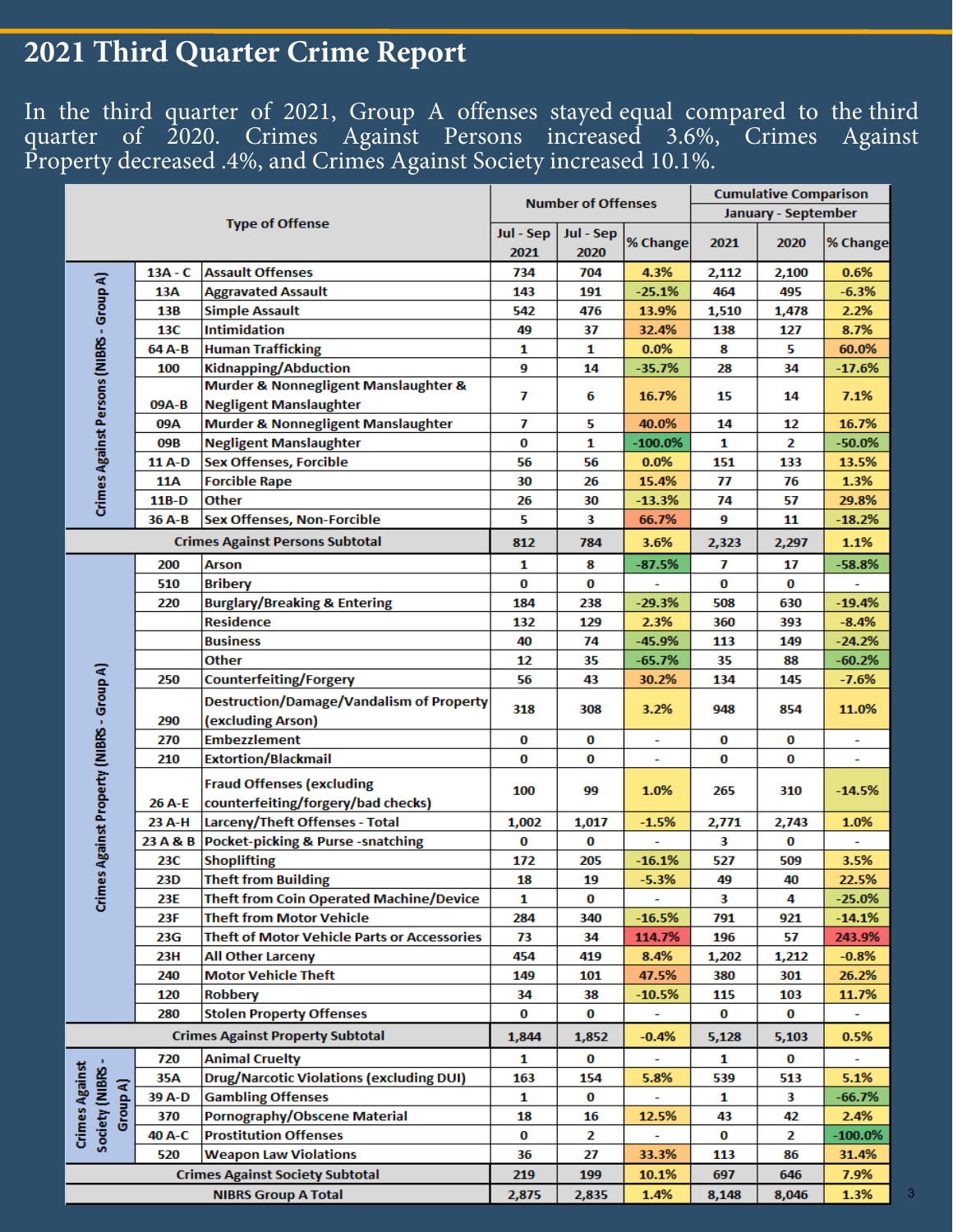## **2021 Third Quarter Crime Rate**

The below table displays the crime rate for each NIBRS Group A offense per 1,000 population. The overall crime rate in the third quarter of 2021 increased 9.2% compared to the third quarter of 2020.

|                                              |            |                                                                                   | NIBRS Crime Rate/100,000 Population      |                       |                          |  |  |  |
|----------------------------------------------|------------|-----------------------------------------------------------------------------------|------------------------------------------|-----------------------|--------------------------|--|--|--|
|                                              |            |                                                                                   | Population 2020: 140,628 - 2021: 142,034 |                       |                          |  |  |  |
|                                              |            | <b>Type of Offense</b>                                                            | <b>Jul - Sep 2021</b>                    | <b>Jul - Sep 2020</b> | Rate                     |  |  |  |
|                                              |            |                                                                                   | <b>Crime Rate</b>                        | <b>Crime Rate</b>     | <b>Comparison</b>        |  |  |  |
|                                              | $13A - C$  | <b>Assault Offenses</b>                                                           | 5.2                                      | 5.0                   | 3.2%                     |  |  |  |
|                                              | 13A        | <b>Aggravated Assault</b>                                                         | 1.0                                      | 1.4                   | $-25.9%$                 |  |  |  |
|                                              | 13B        | <b>Simple Assault</b>                                                             | 3.8                                      | 3.4                   | 12.7%                    |  |  |  |
|                                              | 13C        | <b>Intimidation</b>                                                               | 0.3                                      | 0.3                   | 31.1%                    |  |  |  |
|                                              | 64 A-B     | <b>Human Trafficking</b>                                                          | 0.0                                      | 0.0                   | $-1.0%$                  |  |  |  |
|                                              | 100        | Kidnapping/Abduction                                                              | 0.1                                      | 0.1                   | $-36.4%$                 |  |  |  |
| Crimes Against Persons (NIBRS - Group A)     |            | Murder & Nonnegligent Manslaughter &                                              | 0.0                                      | 0.0                   | 15.5%                    |  |  |  |
|                                              | 09A - B    | <b>Negligent Manslaughter</b>                                                     |                                          |                       |                          |  |  |  |
|                                              | 09A        | <b>Murder &amp; Nonnegligent Manslaughter</b>                                     | 0.0                                      | 0.0                   | 38.6%                    |  |  |  |
|                                              | 09B        | <b>Negligent Manslaughter</b>                                                     | 0.0                                      | 0.0                   | $-100.0\%$               |  |  |  |
|                                              | 11 A-D     | <b>Sex Offenses, Forcible</b>                                                     | 0.4                                      | 0.4                   | $-1.0%$                  |  |  |  |
|                                              | <b>11A</b> | <b>Forcible Rape</b>                                                              | 0.2                                      | 0.2                   | 14.2%                    |  |  |  |
|                                              | $11B-D$    | Other                                                                             | 0.2                                      | 0.2                   | $-14.2%$                 |  |  |  |
|                                              | 36 A-B     | <b>Sex Offenses, Non-Forcible</b>                                                 | 0.0                                      | 0.0                   | 65.0%                    |  |  |  |
|                                              |            | <b>Crimes Against Persons Subtotal</b>                                            | 5.7                                      | 5.6                   | 2.5%                     |  |  |  |
|                                              | 200        | Arson                                                                             | 0.1                                      | 0.1                   | 11.4%                    |  |  |  |
|                                              | 510        | <b>Bribery</b>                                                                    | 0.0                                      | 0.0                   |                          |  |  |  |
|                                              | 220        | <b>Burglary/Breaking &amp; Entering</b>                                           | 1.3                                      | 1.7                   | $-23.5%$                 |  |  |  |
|                                              |            | <b>Residence</b>                                                                  | 0.9                                      | 0.9                   | 1.3%                     |  |  |  |
|                                              |            | <b>Business</b>                                                                   | 0.3                                      | 0.5                   | $-46.5%$                 |  |  |  |
|                                              |            | Other                                                                             | 0.1                                      | 0.2                   | $-66.1%$                 |  |  |  |
|                                              | 250        | <b>Counterfeiting/Forgery</b>                                                     | 0.4                                      | 0.3                   | 28.9%                    |  |  |  |
| Against Property (NIBRS - Group A)           |            | <b>Destruction/Damage/Vandalism of Property</b>                                   | 2.2                                      | 2.2                   | 2.2%                     |  |  |  |
|                                              | 290        | (excluding Arson)<br><b>Embezzlement</b>                                          |                                          |                       |                          |  |  |  |
|                                              | 270        | <b>Extortion/Blackmail</b>                                                        | 0.0                                      | 0.0                   |                          |  |  |  |
|                                              | 210        |                                                                                   | 0.0                                      | 0.0                   |                          |  |  |  |
|                                              |            | <b>Fraud Offenses (excluding</b>                                                  | 0.7                                      | 0.7                   | 0.0%                     |  |  |  |
|                                              | 26 A-E     | counterfeiting/forgery/bad checks)                                                |                                          |                       |                          |  |  |  |
|                                              | 23 A-H     | Larceny/Theft Offenses - Total                                                    | 8.8                                      | 7.2                   | 21.4%                    |  |  |  |
|                                              | 23 A & B   | <b>Pocket-picking &amp; Purse -snatching</b>                                      | 0.0                                      | 0.0                   |                          |  |  |  |
|                                              | 23C        | <b>Shoplifting</b>                                                                | 1.2                                      | 1.5                   | $-16.9%$                 |  |  |  |
| Crimes                                       | 23D        | <b>Theft from Building</b>                                                        | 0.1                                      | 0.1                   | $-6.2%$                  |  |  |  |
|                                              | 23E<br>23F | <b>Theft from Coin Operated Machine/Device</b><br><b>Theft from Motor Vehicle</b> | 0.0                                      | 0.0                   |                          |  |  |  |
|                                              | 23G        | Theft of Motor Vehicle Parts or Accessories                                       | 2.0<br>2.2                               | 2.4<br>0.2            | $-17.3%$                 |  |  |  |
|                                              | 23H        | <b>All Other Larceny</b>                                                          | 3.2                                      | 3.0                   | 826.0%<br>7.3%           |  |  |  |
|                                              | 240        | <b>Motor Vehicle Theft</b>                                                        | 1.0                                      | 0.7                   | 46.1%                    |  |  |  |
|                                              | 120        | Robbery                                                                           | 0.2                                      | 0.3                   | $-11.4%$                 |  |  |  |
|                                              | 280        | <b>Stolen Property Offenses</b>                                                   | 0.0                                      | 0.0                   | $\overline{\phantom{a}}$ |  |  |  |
|                                              |            | <b>Crimes Against Property Subtotal</b>                                           | 14.8                                     | 13.2                  | 12.1%                    |  |  |  |
|                                              | 720        | <b>Animal Cruelty</b>                                                             | 0.0                                      | 0.0                   |                          |  |  |  |
|                                              | 35A        | <b>Drug/Narcotic Violations (excluding DUI)</b>                                   | 1.1                                      | 1.1                   | 4.8%                     |  |  |  |
|                                              | 39 A-D     | <b>Gambling Offenses</b>                                                          | 0.0                                      | 0.0                   | ۰                        |  |  |  |
| Crimes Against<br>Society (NIBRS<br>Group A) | 370        | Pornography/Obscene Material                                                      | 0.1                                      | 0.1                   | 11.4%                    |  |  |  |
|                                              | 40 A-C     | <b>Prostitution Offenses</b>                                                      | 0.0                                      | 0.0                   | $-100.0\%$               |  |  |  |
|                                              | 520        | <b>Weapon Law Violations</b>                                                      | 0.3                                      | 0.2                   | 32.0%                    |  |  |  |
|                                              |            | <b>Crimes Against Society Subtotal</b>                                            | 1.5                                      | 1.4                   | 9.0%                     |  |  |  |
|                                              |            | <b>NIBRS Group A Total</b>                                                        | 22.0                                     | 20.2                  | 9.2%                     |  |  |  |

4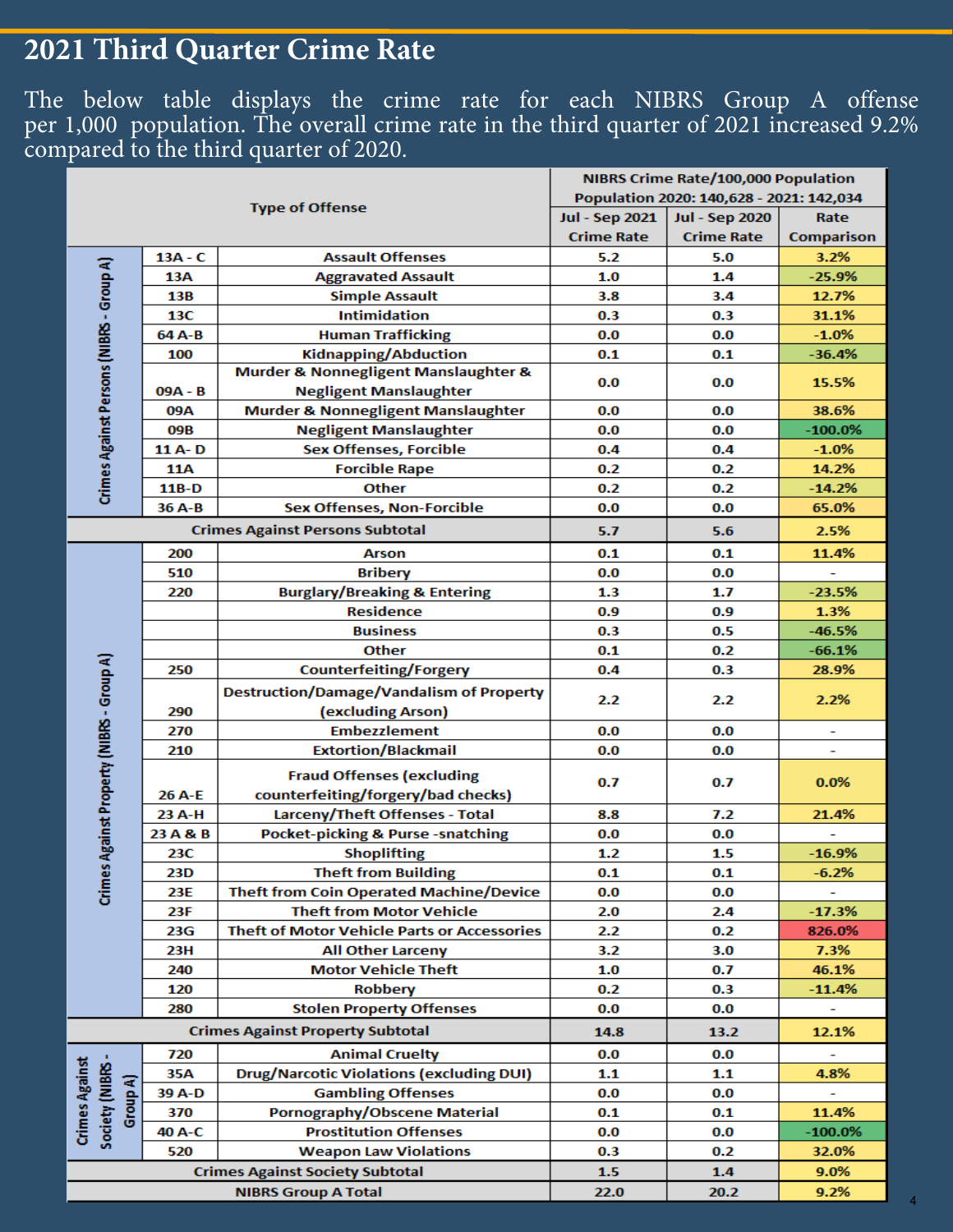# **Yearly Comparison**





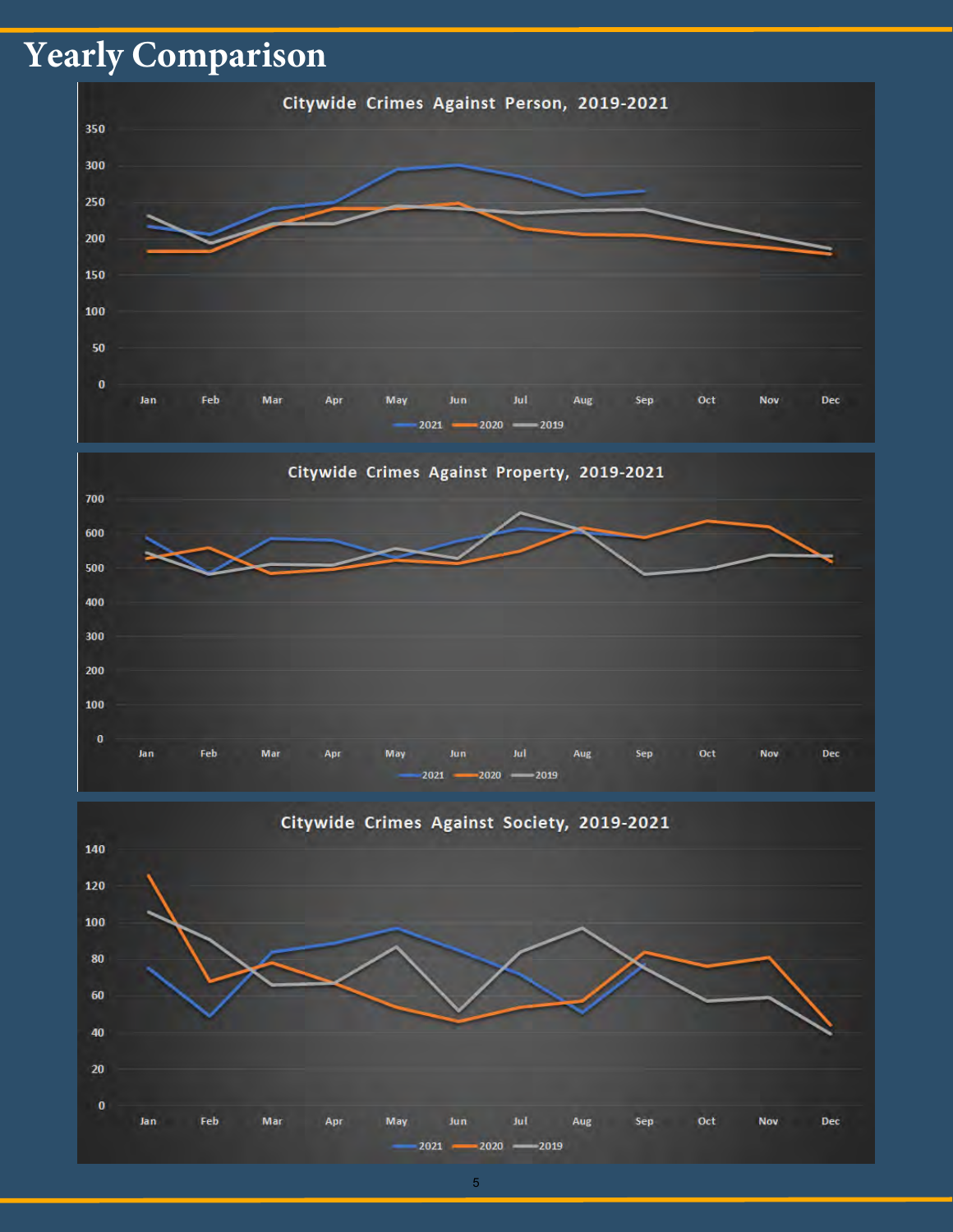# **2021 3rd Quarter Crimes Against Persons**

In the third quarter of 2021, Crimes Against Persons increased 3.6% overall with 812 offenses reported compared to 784 offenses reported in the third quarter of 2020.



## **Murder & Non-negligent Manslaughter and Negligent Manslaughter** *Quarterly Stats*

In the third quarter of 2021, murder offenses increased 40% with 7 murder victims in the third quarter of 2021 compared to 5 murder victims in 2020.

Motives included: domestic disturbance, other disturbance, and gang related.

Five cases involved firearms and one involved a hand tool.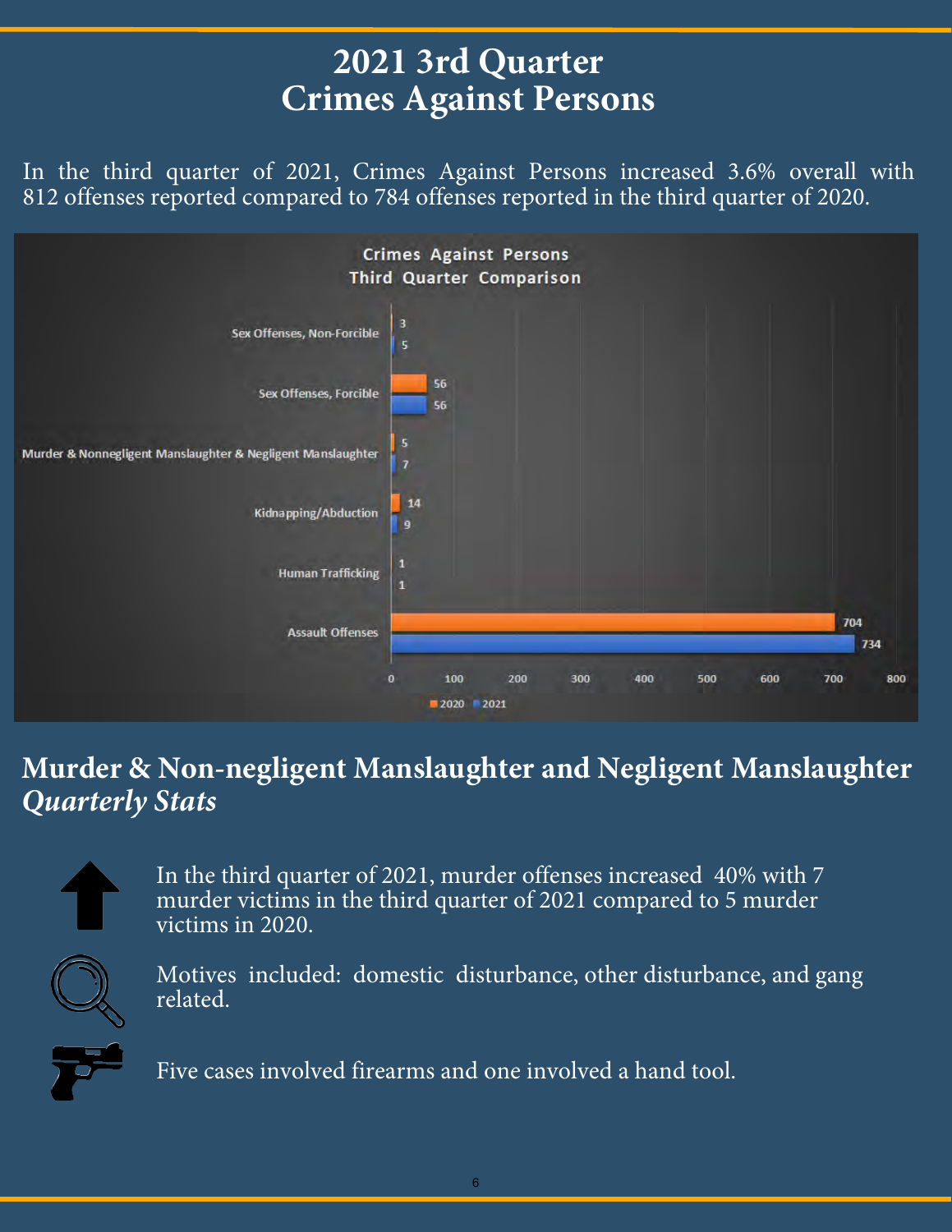## **Assault Offenses**



#### *Aggravated Assault*

An unlawful attack by one<br>person upon another person upon wherein the offender uses a weapon or displays it in a threatening manner, or the victim suffers obvious severe or aggravated bodily injury.

#### *Simple Assault*

An unlawful physical attack by one person upon another where neither<br>the offender displays the offender displays<br>a weapon, nor the a weapon, victim suffers obvious<br>serious or aggravated serious or bodily injury.

#### *Intimidation*

To unlawfully<br>place another another<br>reasonable person in fear of bodily harm through the use of threatening word and/or<br>conduct, but without conduct, but without<br>displaying a weapon a weapon or subject the victim to actual physical attack.

## **Kidnapping/Abduction**

There were 9 kidnapping/abductions in the third quarter of 2021 compared to 14 offenses in the third quarter of 2020, a 35.7% decrease. Of the 9 kidnapping offenses this quarter, 55% occurred at a residence, 22% at a business, and 22% occurred at an unknown location.

Please refer to the Texas Penal Code Title 5, Chapter 20 for full definitions, below are abbreviated definitions of the follow:

*Unlawful restraint:* Intentionally or knowingly [restraining] another person.

*Kidnapping:* Intentionally or knowingly [abducting] another person ... not coupled with intent or use or to threaten to use deadly force.

*Aggravated Kidnapping:* Intentionally or knowingly [abducting] another person with the intent to use or to threaten to use deadly force.

*Unlawful Transport:* For pecuniary benefit (transporting) an individual from ... law enforcement authorities ... and (creating) an substantial likelihood that the individual will suffer serious bodily injury or death.

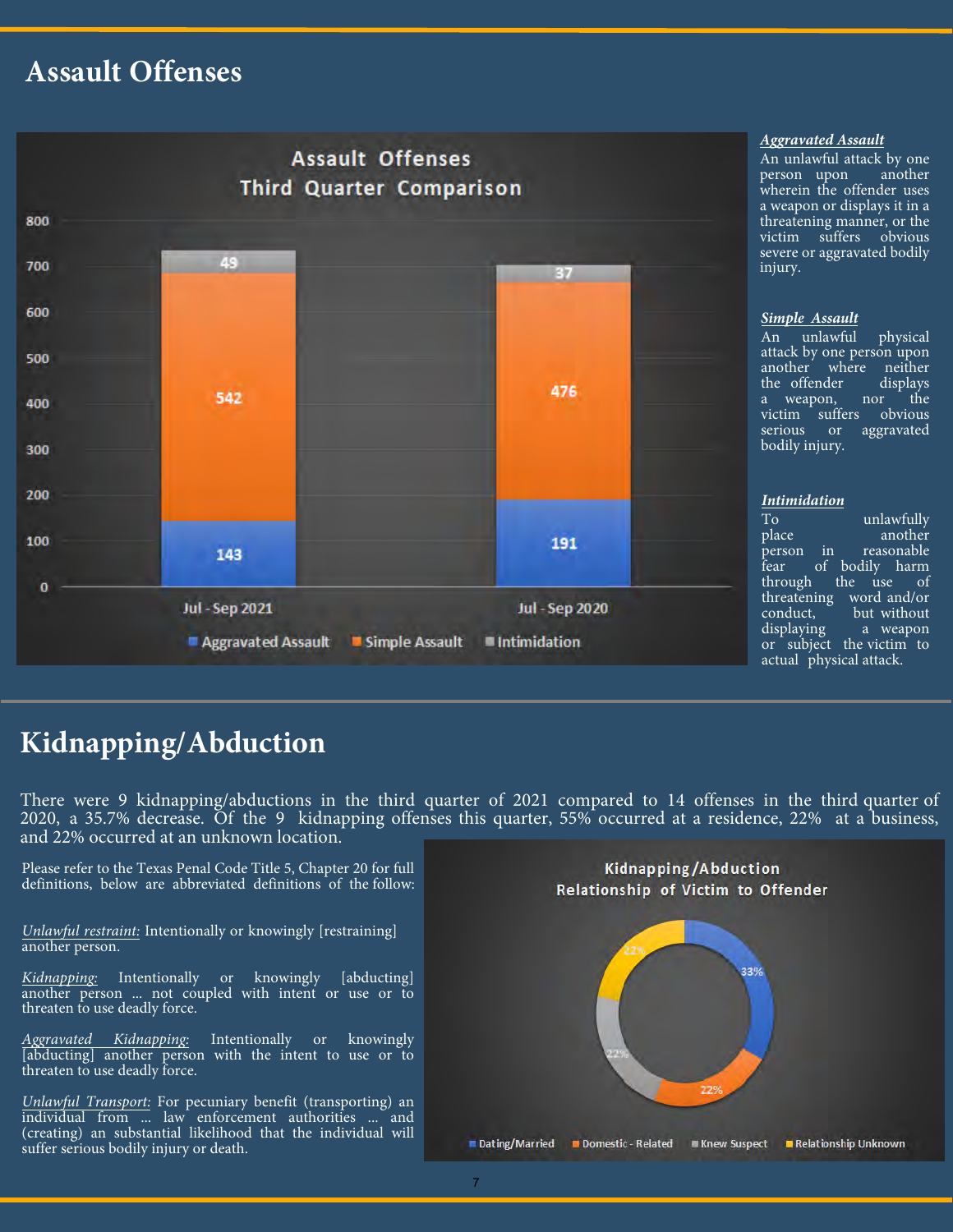### **Sex Offenses**

#### **30 offenses** *Forcible Rape*

Forcible rape offenses increased<br>from 26 offenses in the offenses in the third quarter of 2020 to 30 offenses in the third quarter of 2021.

These offenses are defined as any sex act directed against another person, without the consent of the victim including instances where the victim is incapable of giving consent.

#### **26 offenses** *Forcible, Other*

Other forcible sex offenses decreased from 30 offenses in the third quarter of 2020 to 26 offenses in the third quarter of 2021.

These offenses include forcible sodomy and forcible fondling.

#### **5 offenses** *Non-Forcible*

Non-Forcible offenses increased from 3 in the third quarter of 2020 to 5 in the third quarter of 2021.

These offenses are considered statutory rape, which is defined as non-forcible sexual intercourse with a person who is under the statutory age of consent.

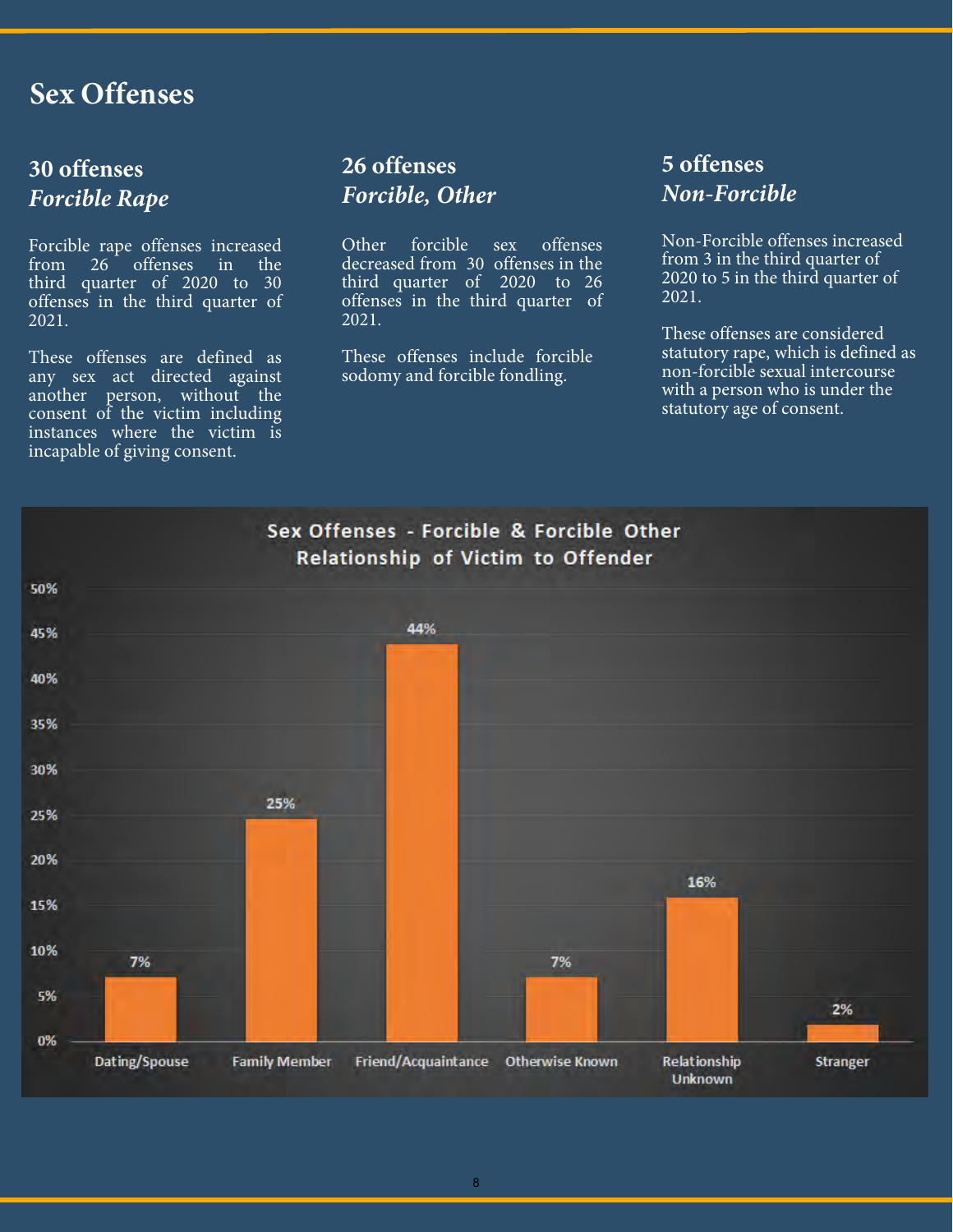# **2021 3rd Quarter Crimes Against Property**

In the third quarter of 2021, Crimes Against Property had an overall .4% decrease with 1,844 offenses reported compared to 1,852 reports in the third quarter of 2020.



## **Burglary/Breaking and Entering**

Burglary/Breaking and Entering decreased 29.3%, from 238 offenses in the third quarter of 2020 to 184 offenses in the third quarter of 2021.



Burglary/Breaking and Entering offenses of residential homes increased 2.3%.



Burglary/Breaking and Entering offenses of businesses decreased 45.9%.



Burglary/Breaking and Entering offenses decreased 65.7% at other locations.

**Burglary/Breaking and Entering by Location Third Quarter Comparison** 

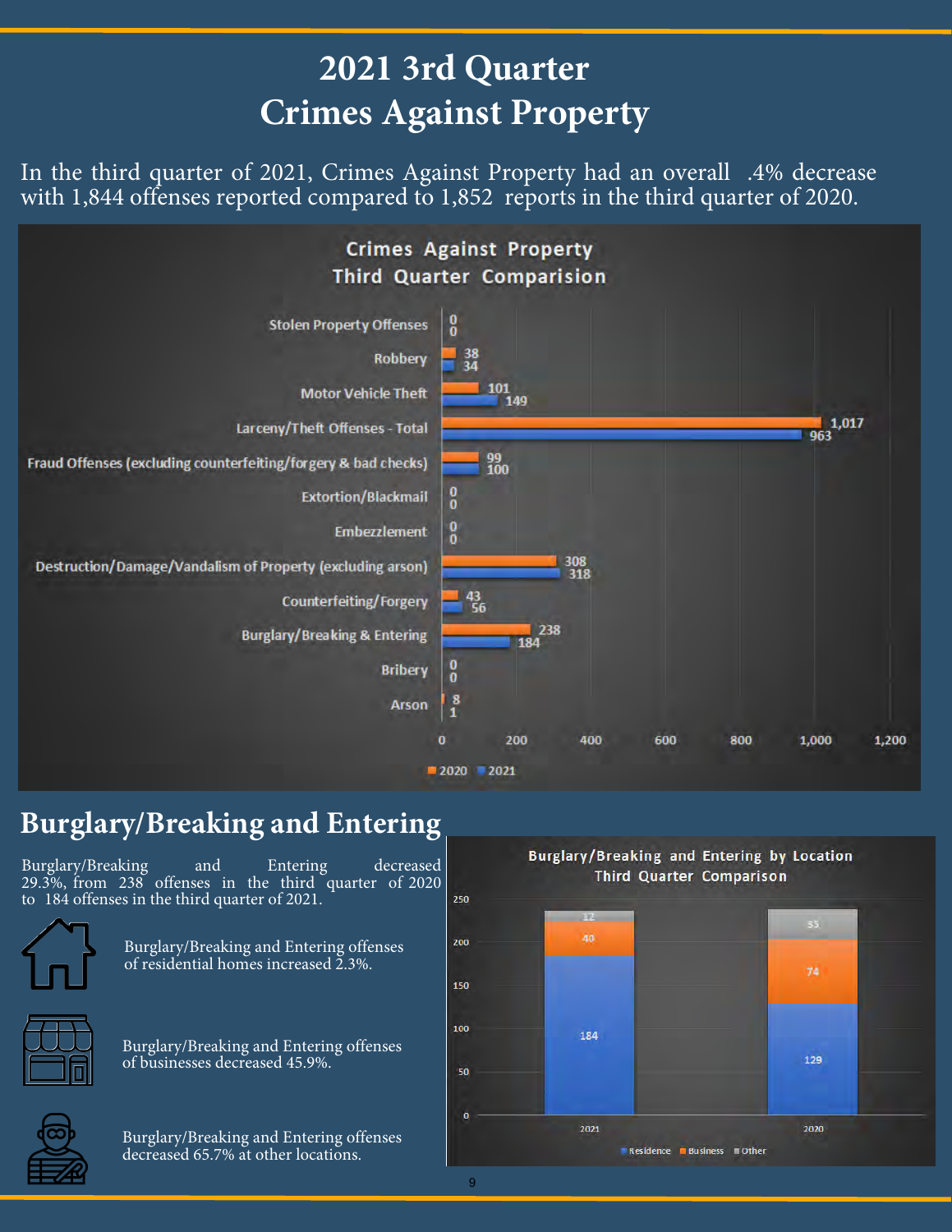## **Larceny/Theft Offenses**

**The total number of Larceny/Theft offenses decreased 1.5% from 1,017 offenses in the third quarter of 2020 to 1,002 offenses in the third quarter of 2021.**



*Pocket-picking & Purse Snatching*  No offenses



*Shoplifting*  Decreased 16.1% from 205 to 172 offenses.



*Theft from Building*  Decreased 5.3% from 19 to 18 offenses.



*Theft from Coin-Operated Machine/Device*  No offenses to 1 offense.



*Theft from Motor Vehicle Decreased 16.5% from 340 to 284 offenses.*



*All Other Larceny Increased 8.4% from 419 to 454 offenses.*



*Theft of Motor Vehicle Parts or Accessories Increased 114.7% from 34 to 73 offenses.*

## **Robbery**

In the third quarter of 2021, robbery offenses decreased 10.5%

*2020 third quarter robbery offenses*

*38*

*2021 third quarter robbery offenses*

**34**

## **Stolen Property**

No change was seen in the number of stolen property offenses. Zero offenses were reported in the third quarter of 2021 and 2020.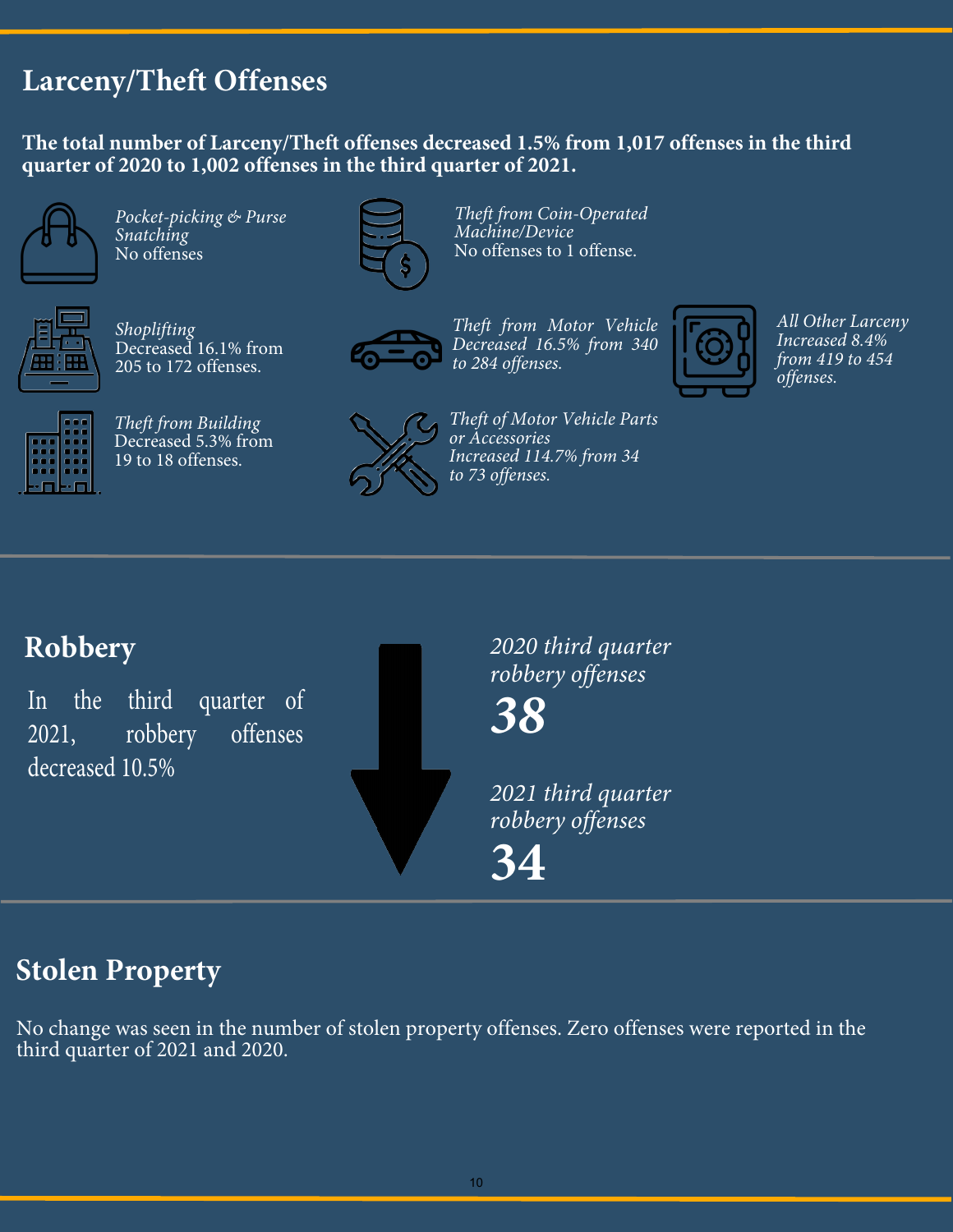## **2021 3rd Quarter Crimes Against Society**

Crimes Against Society offenses are a reflection of the department's mitigation and resolution strategies. Each violation is counted as one offense. There was a 10.1% increase in the third quarter of 2021 compared to the third quarter of 2020.

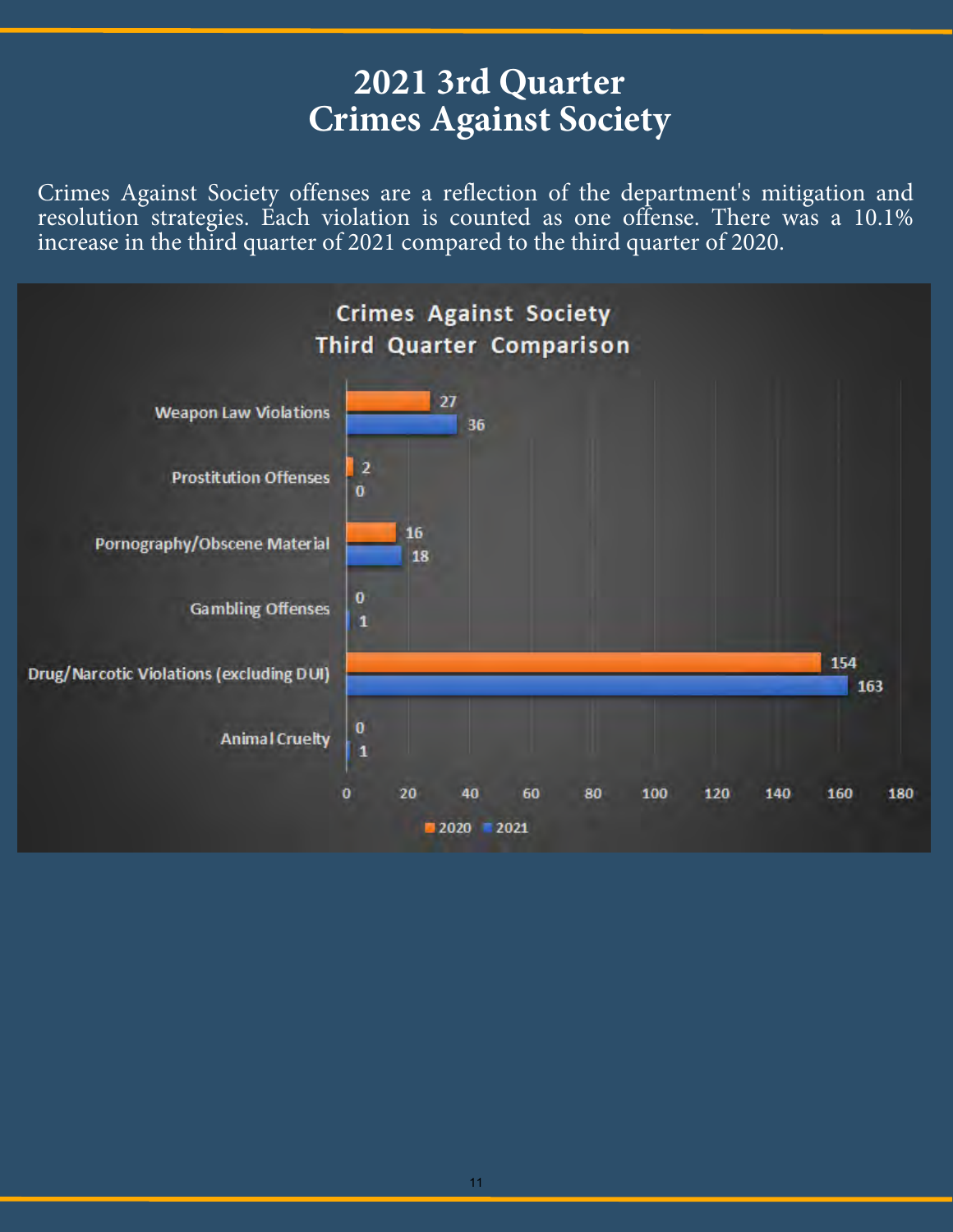# **Quarterly Updates**

## **Waco PD Wins Battle of the Badges**

The Waco Police Department won this years Battle of the Badge competition. This year, the drive collected 365 units of blood and 96 participants were first-time donors.

The Battle of the Badges is a friendly competition between Waco Police, Waco Fire, and McLennan County Sheriff's Departments. This year, it consisted of 26 blood drives across Waco that started on August 17th and ended on September 6th.



## **Beginning of "Waco PD on the Beat"**

Waco PD on the BEAT is a podcast created to inform<br>the community about what's happening in their about what's happening in their neighborhood but also learning a little bit more about who is working at the department. You can listen in on all episodes using this link: [https://waco-pd-on-the](https://waco-pd-on-the-beat.castos.com/)[beat.castos.com/](https://waco-pd-on-the-beat.castos.com/)

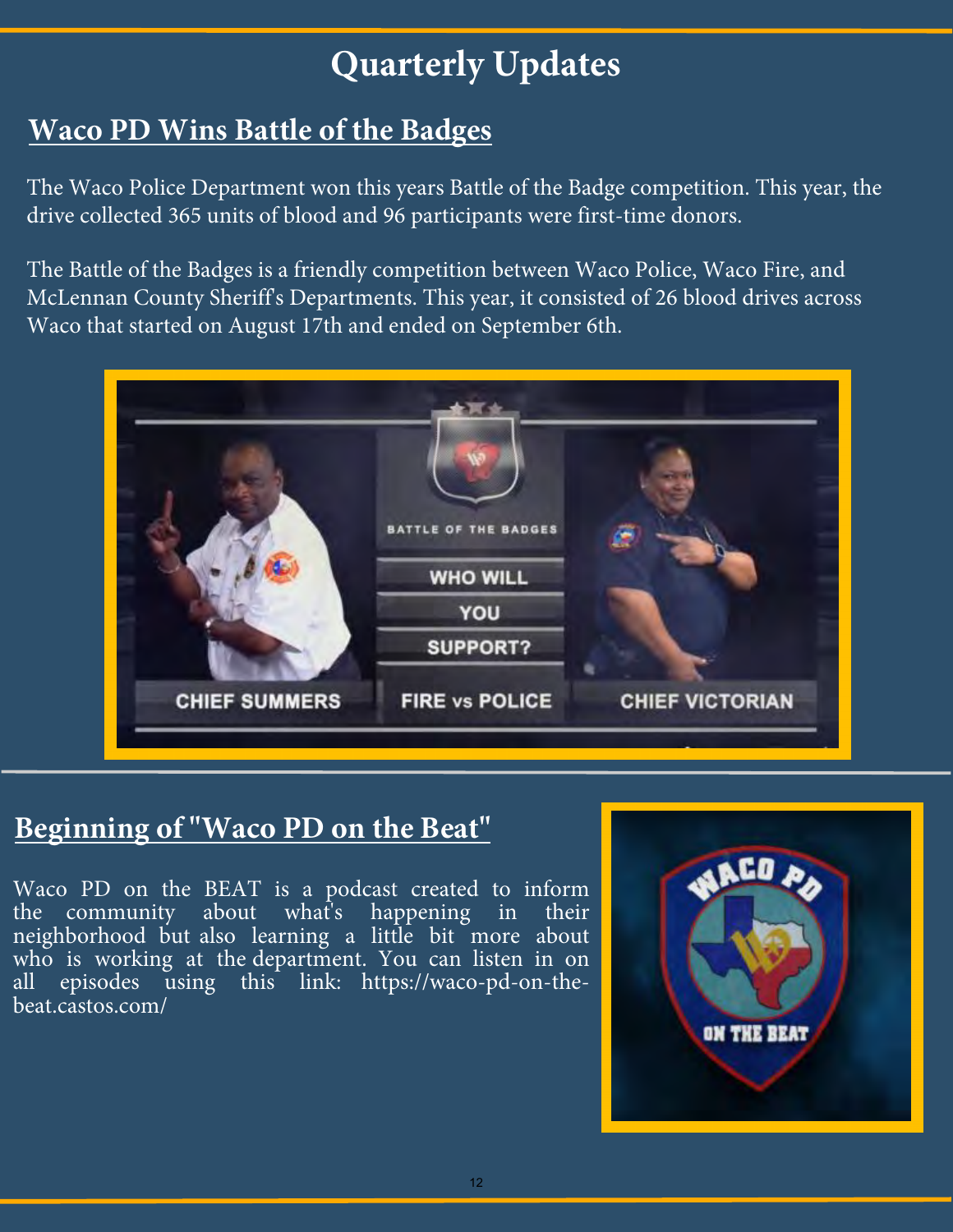## **First Annual Back to School Bash!**

On August 7th from 10 a.m. to 2 p.m. we welcomed the community to stop by The Waco Police Department for some free food, games, school supplies, haircuts and a backpack for kids that attend. The event was a huge success, giving away approximately 800 backpacks and backpack vouchers, there were thousands in attendance. Next year we will be hosting the second annual Back to School Bash and hope to see everyone again!

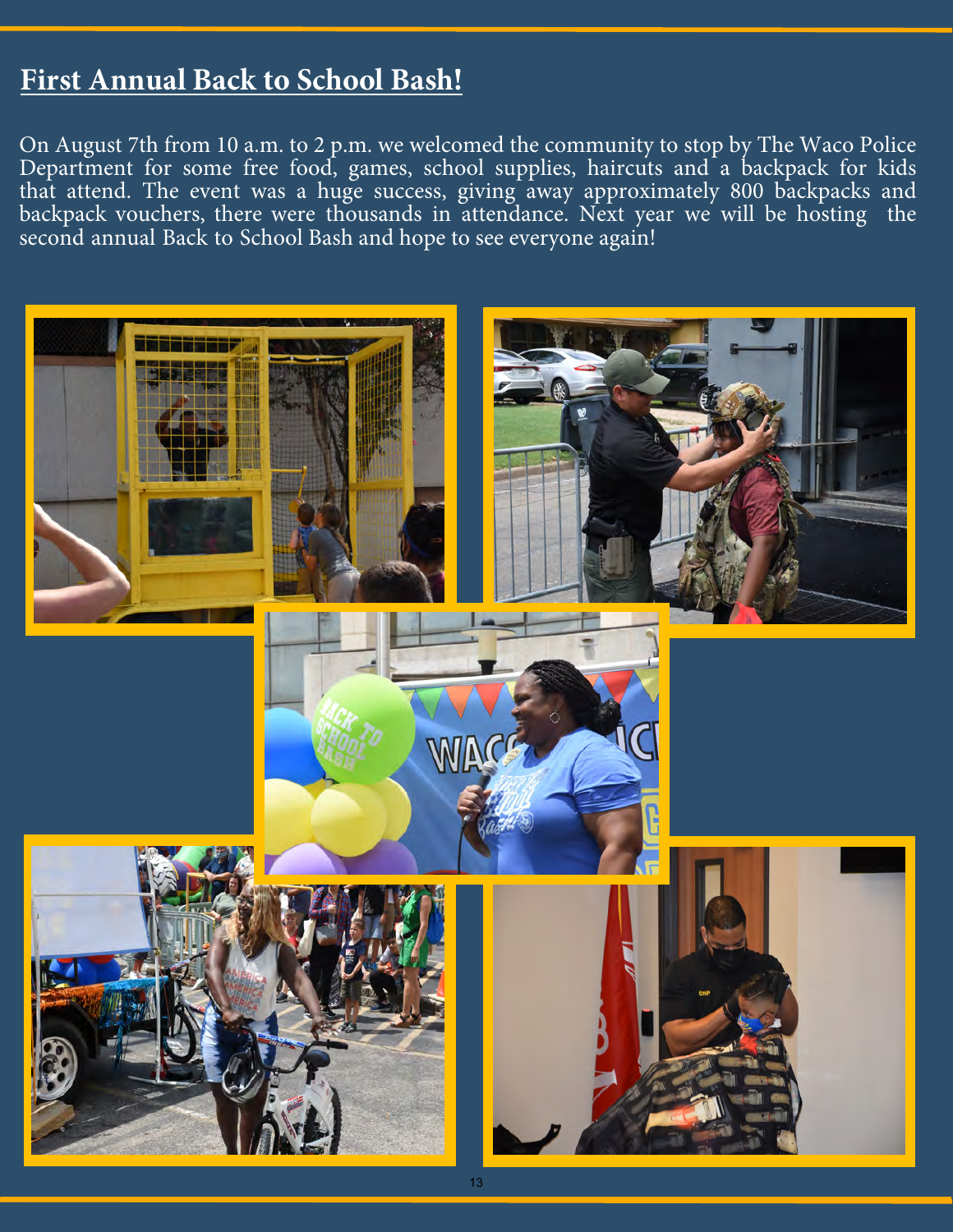**Thank you Waco for your continued support. You have always been here for us and we remain here for you.**